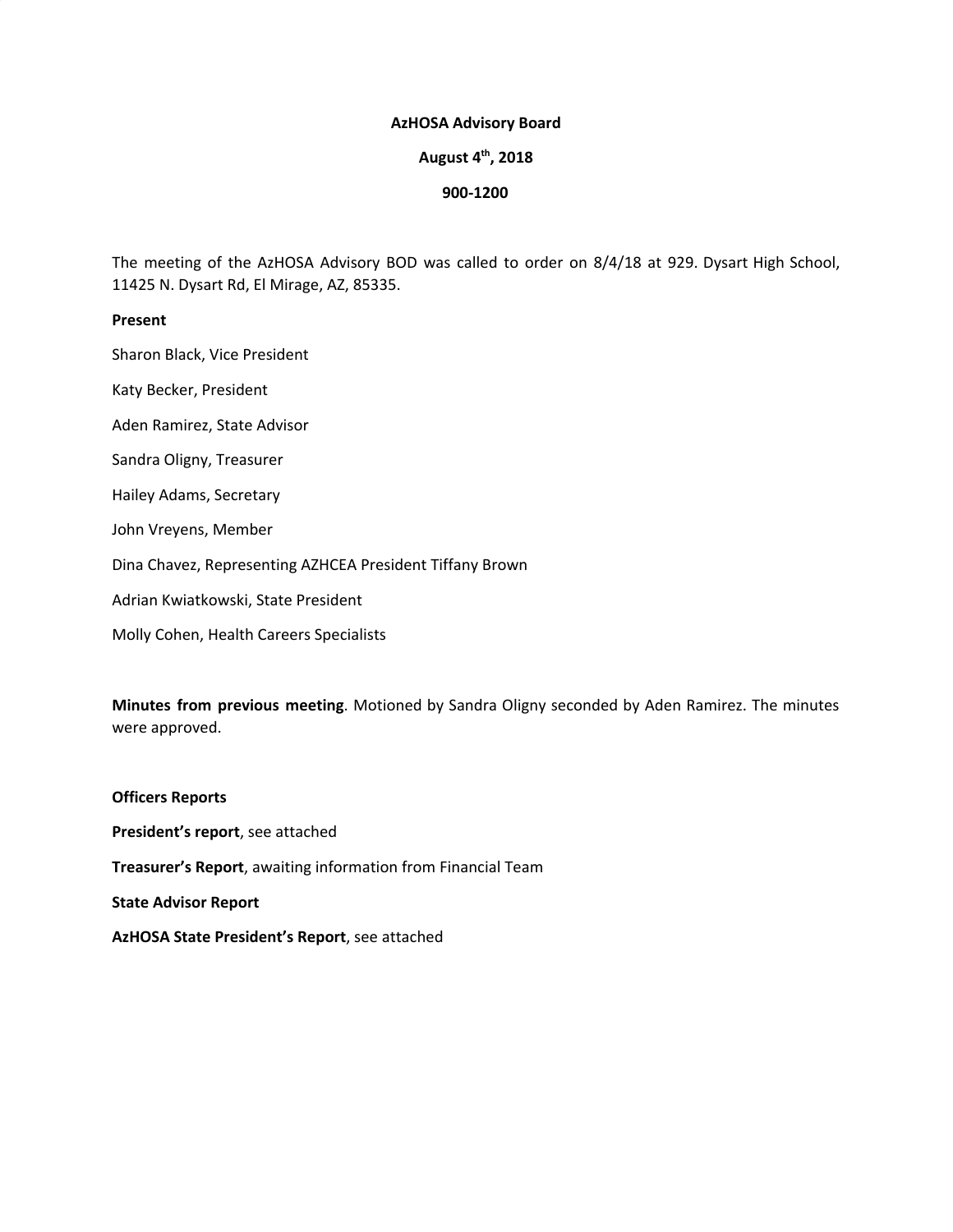## **Unfinished Business**

- 1. Policies and procedures
	- a. Reviewing and approving
		- i. Several policies were reviewed and recommendations made. Board was asked to continue to review policies after the conclusion of this meeting. Any suggestions or edits were to be submitted via email to members and the final approval of adjustments would be made via email.
- 2. New sponsorship packet
	- a. Reviewing and approving
		- i. Members were given the opportunity to review the 2017-2018 sponsorship packet. An updated version of the packet is being completed. The final 2018-2019 sponsorship packet will be sent out to members for review.
- 3. Separate post-secondary conference

## **New Business**

- 1. Election of new board members
	- a. Review and voting
		- i. Members discussed and voted on bringing Dina Chavez into the competitive event committee, Hailey Adams elected to abstain from voting. Discussion on role in committee and qualifications. Motion made by Katy Becker and seconded by Molly Cohen. Dina Chavez was approved to be a member of the competitive events committee. Justin Lisonbee EMT/ Fire Science instructor has shown interest in being a member of the BOD. Resume and application will be sent via email for review.
- 2. Fall Conference workshop presenter recruitment
	- a. Discussed topics of interest and need to recruit speakers for Fall Conference.
- 3. Raise for Assistant to the State Advisor pending review.
	- a. Discussion on current role and responsibilities at current hourly rate of \$12.50. Serving as coach for State Officers while Sara out of office. Annual review will be performed next month. Motion made by Aden Ramirez to increase hourly pay by 5%, the motion was not seconded but members. Members recommended that a formal evaluation, with established goals, should be created. Members also recommended that an evaluation should be used to influence pay increases in the future. Members decided that by October  $31^{st}$  a scale for job salary increase and a review with accompanying form will be created by Aden Ramirez. Elizabeth Carnisi currently works part time at 25 hours a week.
- 4. Selection of future meeting dates for membership year (July  $1^{st}$  to June 30<sup>th</sup>)
	- a. Four meetings a year: February, May, August, December
		- i. Discussion and vote on meeting for the 2018-2019 year be December  $1<sup>st</sup>$ , February  $2^{nd}$ , May  $4^{th}$ , August  $3^{rd}$  Motion made by Sharon Black second by John Vreyens. Motion to move to four meetings a year first Saturday of each month. Motion passed.

Motion was made to end the meeting by John Vreyens, seconded by Sandy Oligny.